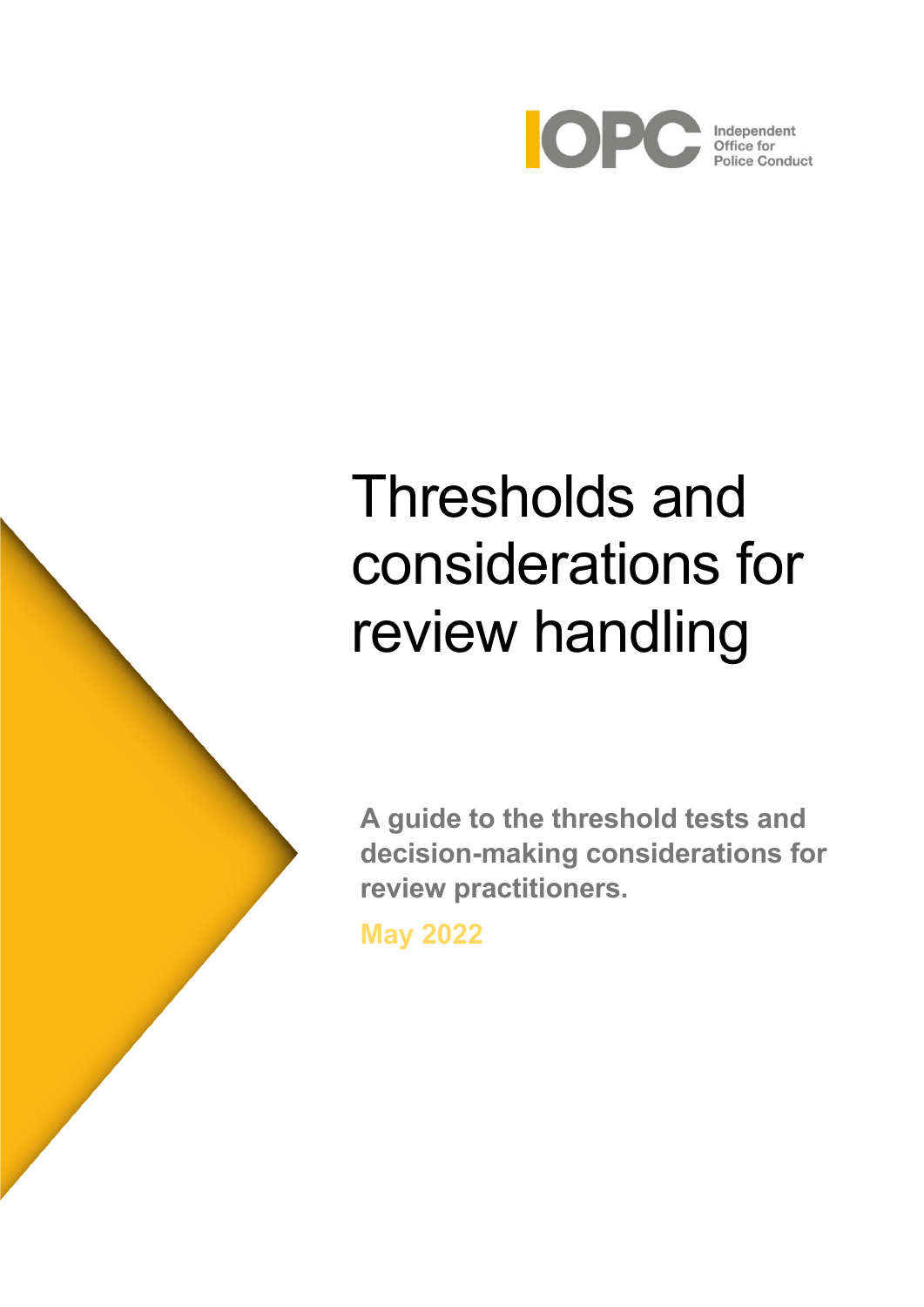This document provides an overview of the most common assessments that appropriate authorities and review practitioners will need to consider when determining the relevant review body and handling reviews. It does not reflect all of the tests and decision-making considerations that may be used to inform a decision.

The information is correct as of May 2022. It is the responsibility of the reader to ensure they are up to date with all guidance and legislation that governs the review process.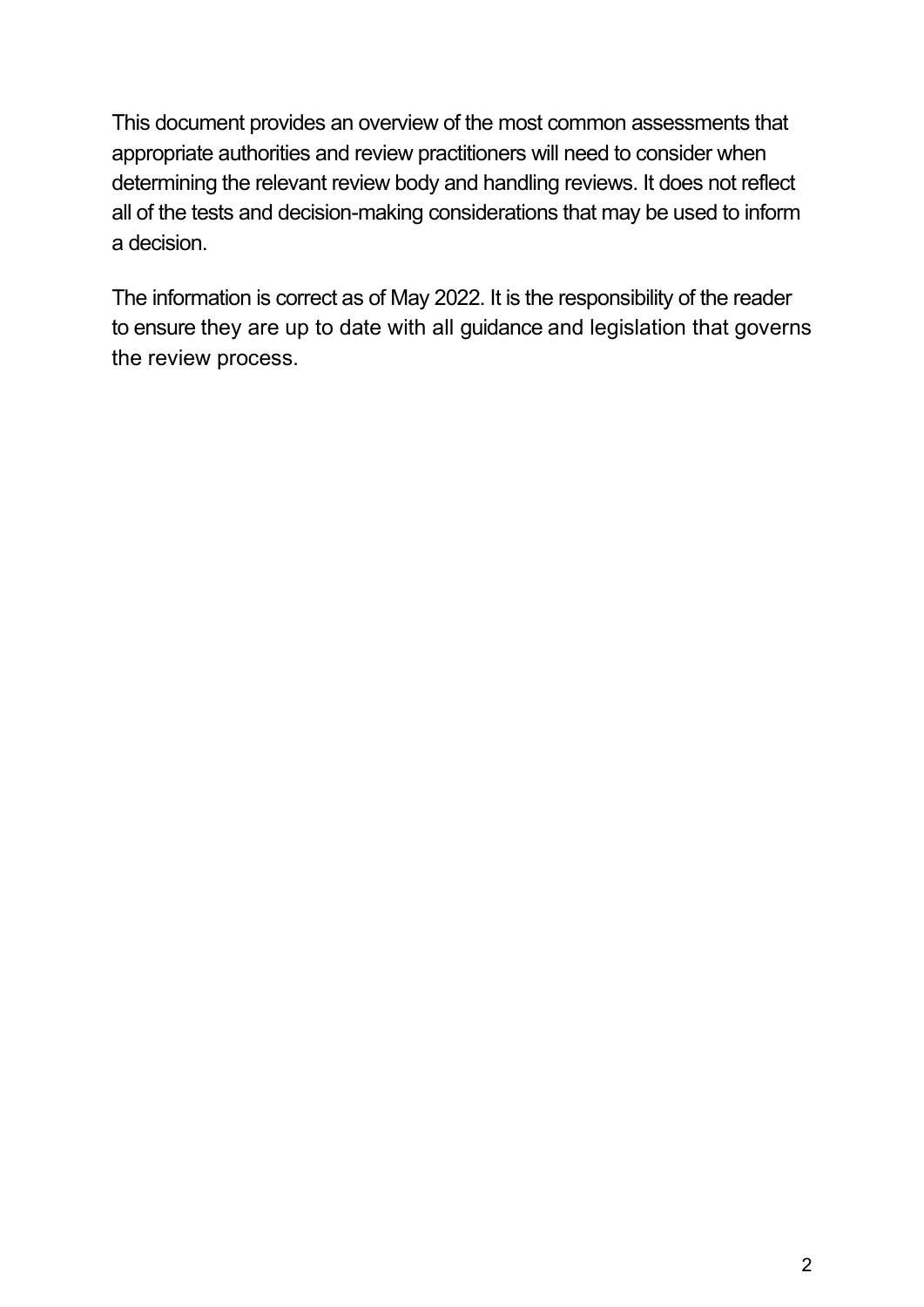# **Contents**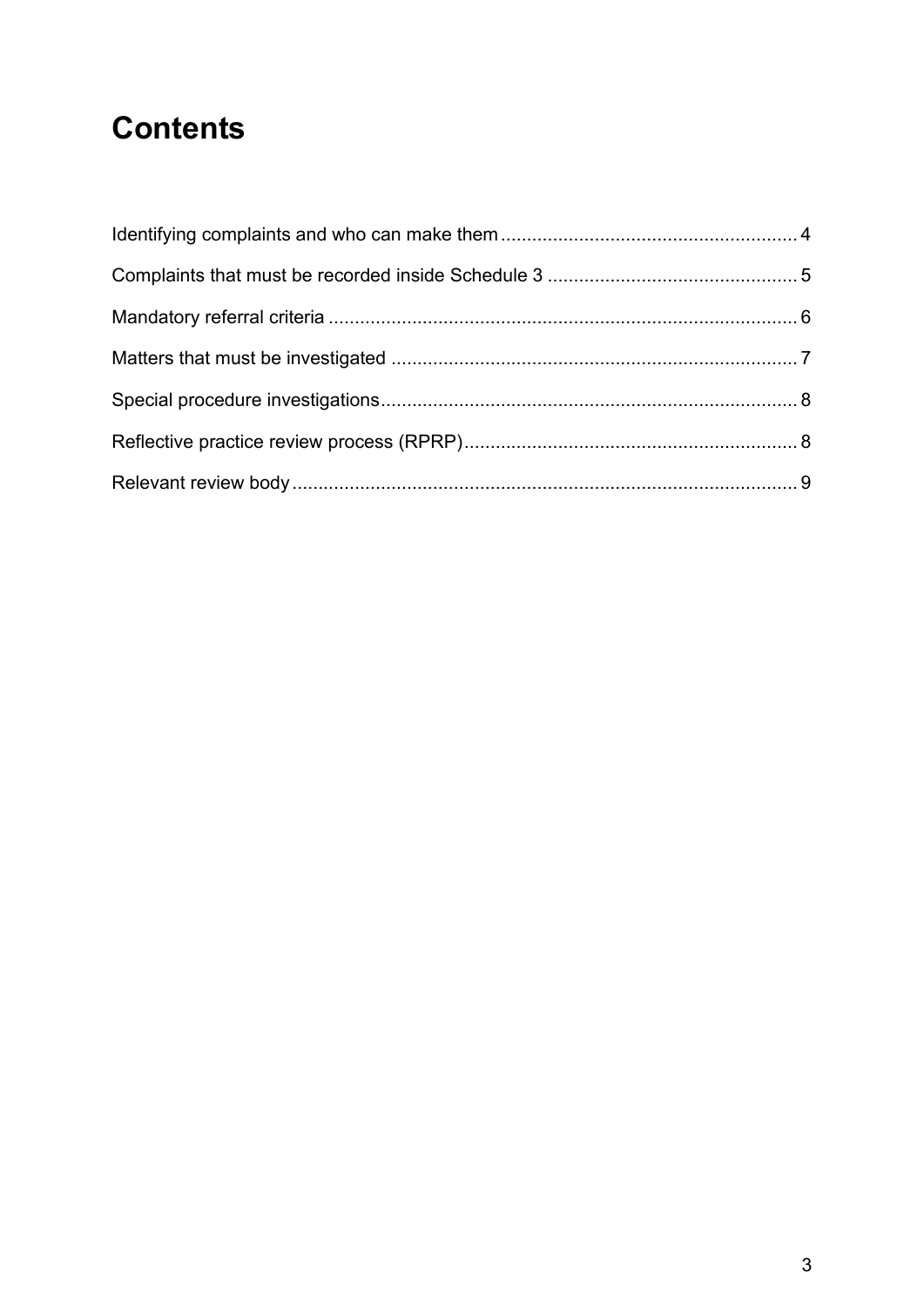# <span id="page-3-0"></span>**Identifying complaints and who can make them**

A complaint is defined as an expression of dissatisfaction with a police force that is made by or on behalf of a member of the public. A complaint does not have to be made in writing or state that it is intended to be a complaint. If there is doubt about the purpose of a communication from a member of the public, the appropriate authority should contact them to clarify their intentions.

Complaints can be made about any matter that has had an adverse effect on the person making the complaint or about the conduct of any person serving with the police, including police staff members, special constables and designated volunteers. Complaints made against contractors are not covered by the Police (Complaints and Misconduct) Regulations 2020 or the IOPC Statutory Guidance and separate guidance must be sought for these cases.

Where the complaint concerns the conduct of a person serving with the police, the complainant cannot be a person serving under the direction and control of the same chief officer as the person whose conduct is being complained about. Other persons serving with the police or National Crime Agency are also restricted from using the complaints system to make a complaint if they were on duty at the time the alleged conduct took place. Alternative channels for raising concerns are available to serving officers either through their own force or via the IOPC report line.

**For complaints about conduct**, the complainant must meet at least one of the following criteria:

- $\triangleright$  the complainant is the person in relation to whom the conduct took place, or the complainant witnessed the conduct
- $\triangleright$  the complainant is adversely affected by way of suffering loss, damage, distress or inconvenience as a result of the matter complained about, or if they have been put in danger or otherwise unduly put at risk of being adversely affected
- $\triangleright$  the complainant is acting on behalf of someone who satisfies one of the above criteria

**For complaints that are not about the conduct of an individual,** the complainant must be adversely affected by the matter complained about or acting on behalf of someone who is adversely affected. A person serving with the police cannot make this type of complaint unless they are a designated community support volunteer or police support volunteer.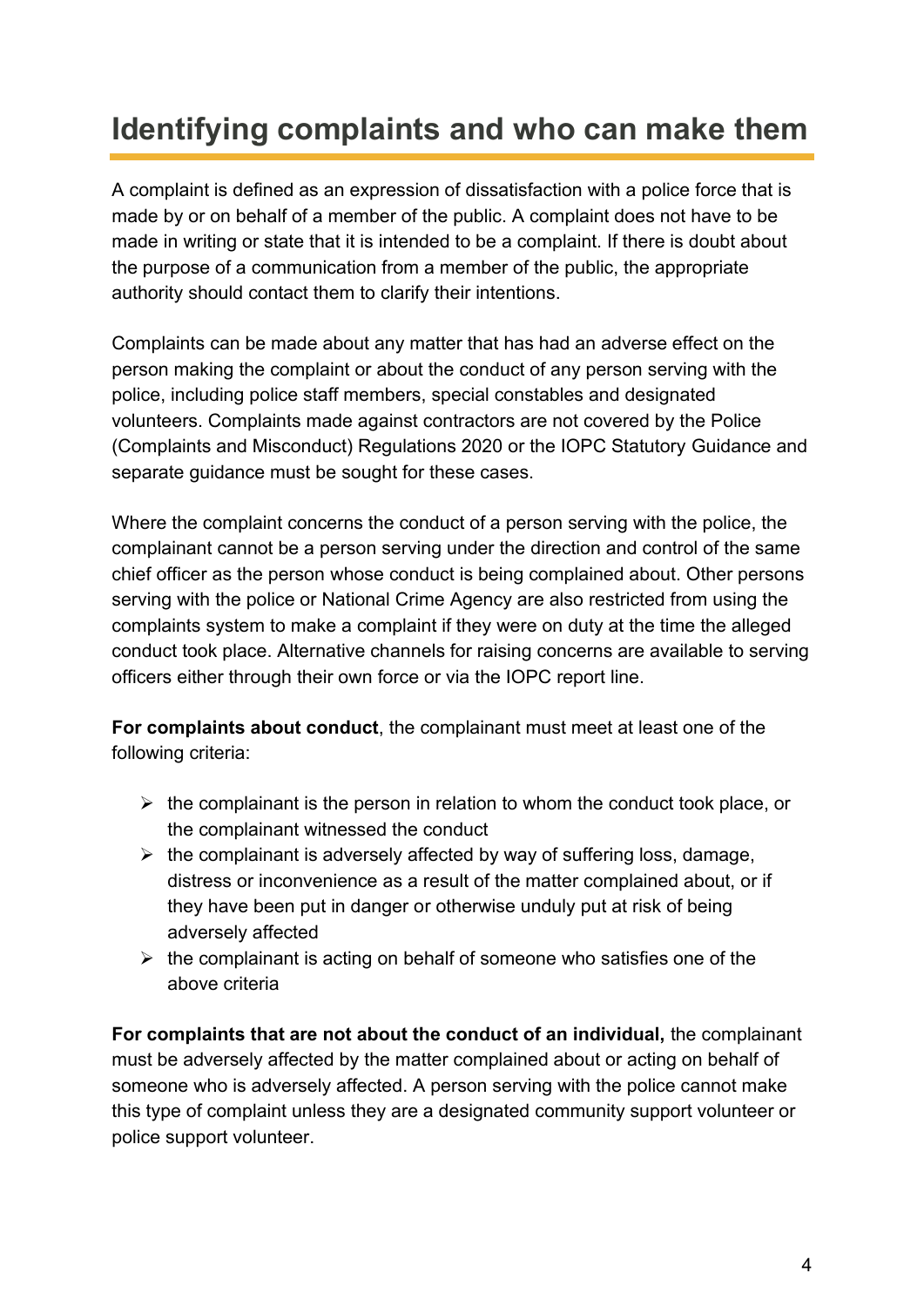#### Further Guidance:

Section 12, P*[olice Reform Act 2002](https://www.legislation.gov.uk/ukpga/2002/30/section/12)*

Section 29, *[Police Reform Act 2002](https://www.legislation.gov.uk/ukpga/2002/30/section/29)*

[IOPC Statutory Guidance, chapter 5](https://www.policeconduct.gov.uk/sites/default/files/Documents/statutoryguidance/2020_statutory_guidance_english.pdf)

Focus issue 13 – [Handling decisions and thresholds](https://www.policeconduct.gov.uk/sites/default/files/Documents/Focus/Focus_13_February2020.pdf)

### <span id="page-4-0"></span>**Complaints that must be recorded inside Schedule 3**

A complaint must be recorded inside Schedule 3 of the *Police Reform Act 2002* if:

- there is an allegation that the conduct or other matter complained of resulted in a death or serious injury (DSI)
- there is an allegation that, if proved, might constitute a criminal offence or justify the bringing of disciplinary proceedings. *(For members of a police force or special constables, the term 'disciplinary proceedings' includes proceedings under the Police (Performance) Regulations 2020, as well as any proceedings under the Police (Conduct) Regulations 2020 (apart from the Reflective Practice Review Process, in accordance with Part 6 of those regulations). For any other person serving with the police, it includes both any proceedings or management process during which that person's conduct is considered and any proceedings or management process during which that person's performance is considered).*
- the conduct or other matter complained of, if proved, might involve the infringement of a person's rights under Articles 2 or 3 of the European Convention on Human Rights
- the complaint meets any of the mandatory referral criteria
- at any point the person making the complaint wants it to be recorded
- the appropriate authority (or the local policing body where it is the appropriate authority or has taken responsibility for the initial handling of complaints) decides that the complaint should be recorded for another reason.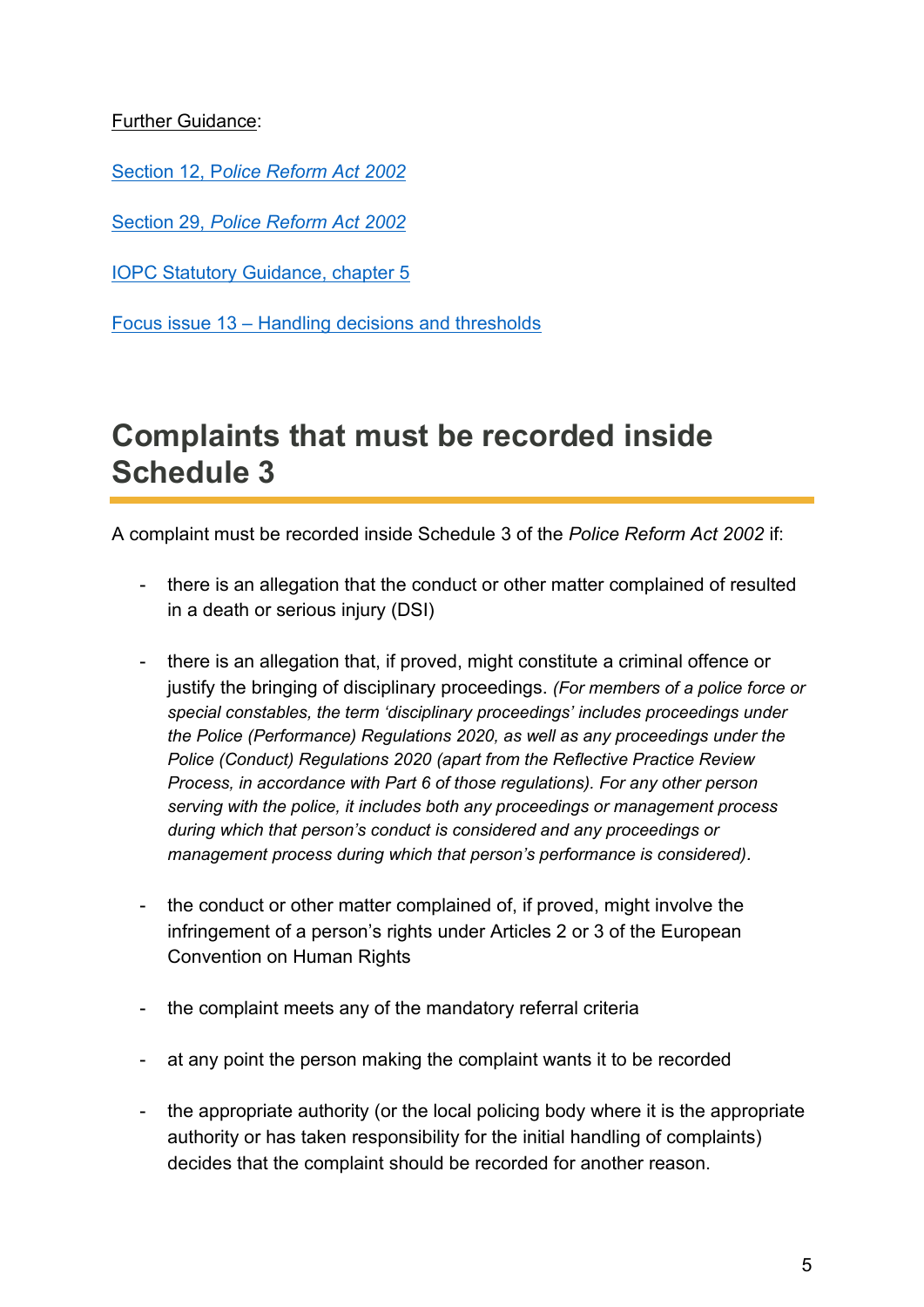- the complaint includes allegations which, if proven, are likely to be considered as 'practice requiring improvement' and be referred to the Reflective Practice Review Process.

When deciding whether any of these criteria apply, the appropriate authority must only assess the allegations made and not their apparent merit or the likely outcome to the complaint. It may be necessary to contact the complainant to clarify their complaint and make sure the allegations are fully understood, but no further enquiries should take place when making the recording decision.

Further Guidance:

[Paragraph 2, Schedule 3,](https://www.legislation.gov.uk/ukpga/2002/30/schedule/3) *Police Reform Act 2002*

[IOPC Statutory Guidance -](https://www.policeconduct.gov.uk/sites/default/files/Documents/statutoryguidance/2020_statutory_guidance_english.pdf) chapter 6.26 to 6.34

[Home Office guidance, Conduct, efficiency and effectiveness: statutory guidance on](https://assets.publishing.service.gov.uk/government/uploads/system/uploads/attachment_data/file/863820/Home_Office_Statutory_Guidance_0502.pdf)  [professional standards, performance and integrity in policing](https://assets.publishing.service.gov.uk/government/uploads/system/uploads/attachment_data/file/863820/Home_Office_Statutory_Guidance_0502.pdf)

Focus issue 13 – [Handling Decisions and Thresholds, pp. 11 -](https://www.policeconduct.gov.uk/sites/default/files/Documents/Focus/Focus_13_February2020.pdf) 13

# <span id="page-5-0"></span>**Mandatory referral criteria**

All DSIs must be referred to the IOPC. A mandatory referral is also required for complaints and conduct matters that include allegations of conduct which constitutes:

- serious assault
- serious sexual assault
- serious corruption, including abuse of position for a sexual purpose or for the purpose of pursuing an improper emotional relationship
- a criminal offence or behaviour which is liable to lead to disciplinary proceedings and which, in either case, is aggravated by discriminatory behaviour
- a relevant offence
- complaints or conduct matters arising from the same incident as one where conduct falling within the above criteria is alleged
- any conduct matter relating to a chief officer (or the Deputy Commissioner of the Metropolitan Police Service) and any complaint relating to a chief officer (or the Deputy Commissioner of the Metropolitan Police Service) where the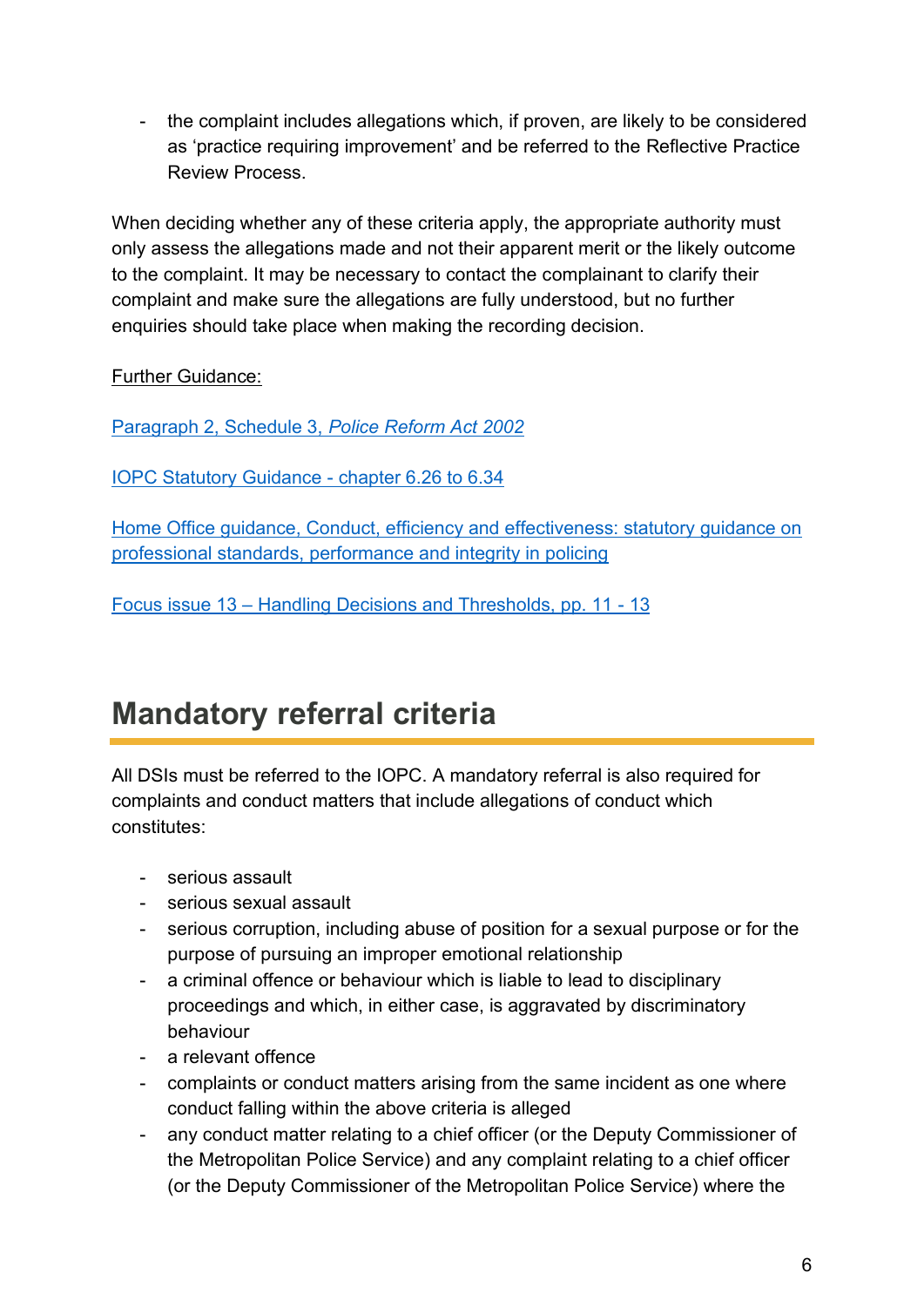appropriate authority is unable to satisfy itself, from the complaint alone, that the conduct complained of, if proved, would not justify the bringing of criminal or disciplinary proceedings.

- complaints which arise from the same incident about which there is an allegation that the conduct complained of resulted in death or serious injury.

Further Guidance:

[Regulation 4 and 7, Police \(Complaints and Misconduct\) Regulations 2020](https://www.legislation.gov.uk/uksi/2020/2/contents/made) 

[Paragraph 14C, Schedule 3,](https://www.legislation.gov.uk/ukpga/2002/30/schedule/3) *Police Reform Act 2002*

[Statutory Guidance](https://www.policeconduct.gov.uk/sites/default/files/Documents/statutoryguidance/2020_statutory_guidance_english.pdf) – chapter 9.1 – 9.33

IOPC operational advice note – [mandatory referral criteria update, April 2017](https://policeconduct.gov.uk/sites/default/files/Documents/statutoryguidance/Operationa_%20advice_note_mandatory_referral_criteria_April_2017.pdf)

[Focus issue 9](https://www.policeconduct.gov.uk/sites/default/files/Documents/Focus/Focus_Issue_9_updated_September_2021.pdf) – Referrals

### <span id="page-6-0"></span>**Matters that must be investigated**

An investigation is required for complaints where:

- there is an indication that the behaviour complained of may amount to a criminal offence, may justify the bringing of disciplinary proceedings, or may engage Articles 2 or 3 of the European Convention of Human Rights ('indication is taken to have its plain English definition)
- a referral was made to the IOPC or the IOPC treated the matter as having been referred – and they determined that it should be investigated
- the IOPC determined the matter must be investigated or re-investigated following a review

A matter must also be investigated if the appropriate authority determines that is the most reasonable and proportionate method of handling.

In considering whether there is an indication, the appropriate authority should assess the facts asserted by the complainant alongside any readily available evidence.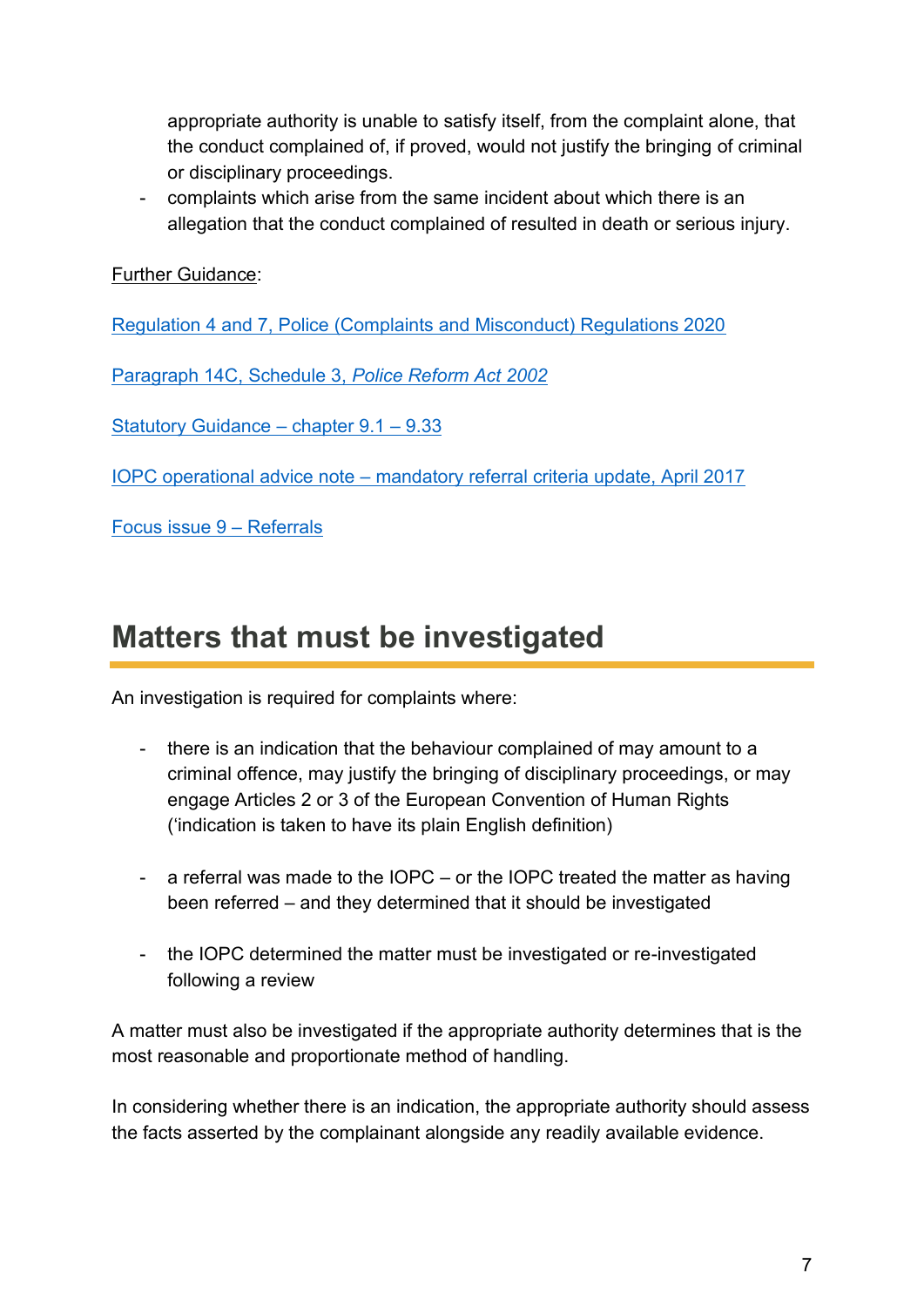#### Further Guidance:

[Paragraph 6, Schedule 3,](https://www.legislation.gov.uk/ukpga/2002/30/schedule/3/part/1/crossheading/handling-of-complaints-by-the-appropriate-authority) *Police Reform Act 2002*

[IOPC Statutory Guidance](https://www.policeconduct.gov.uk/sites/default/files/Documents/statutoryguidance/2020_statutory_guidance_english.pdf) – chapter 10.5 – 10.9

Focus issue 13 – [Handling Decisions and Thresholds, pp. 16 -](https://www.policeconduct.gov.uk/sites/default/files/Documents/Focus/Focus_13_February2020.pdf) 18

### <span id="page-7-0"></span>**Special procedure investigations**

An investigation must be conducted following special procedures where:

- the investigation concerns a recordable conduct matter
- there is an indication that a person to whose conduct the investigation relates may have committed a criminal offence or behaved in a manner that would justify the bringing of disciplinary procedures ('indication' takes its plain English definition)

Many investigations requiring special procedures due to there being an indication of a criminal offence will have been referred to the IOPC as they will meet the mandatory referral criteria. Therefore, it is likely that the IOPC will be the relevant review body for most special procedure investigations. However, there will be cases where there is an indication of a criminal offence that does not meet the 'serious offence' criteria for referral, but which could result in misconduct.

#### Further Guidance:

Regulations 16 – [22, Police \(Complaints and Misconduct\) Regulations 2020](https://www.legislation.gov.uk/uksi/2020/2/contents/made) [IOPC Statutory Guidance, chapter 13.20](https://www.policeconduct.gov.uk/sites/default/files/Documents/statutoryguidance/2020_statutory_guidance_english.pdf) – 13.24

### <span id="page-7-1"></span>**Reflective practice review process (RPRP)**

A referral to the RPRP is made when there has been a finding of 'practice requiring improvement'. RPRP is not a disciplinary process, it is designed to deal with lowlevel conduct matters and performance issues which fall short of the standards expected but do not require a formal disciplinary approach. RPRP should only be used for one-off issues or issues where there have been limited previous attempts to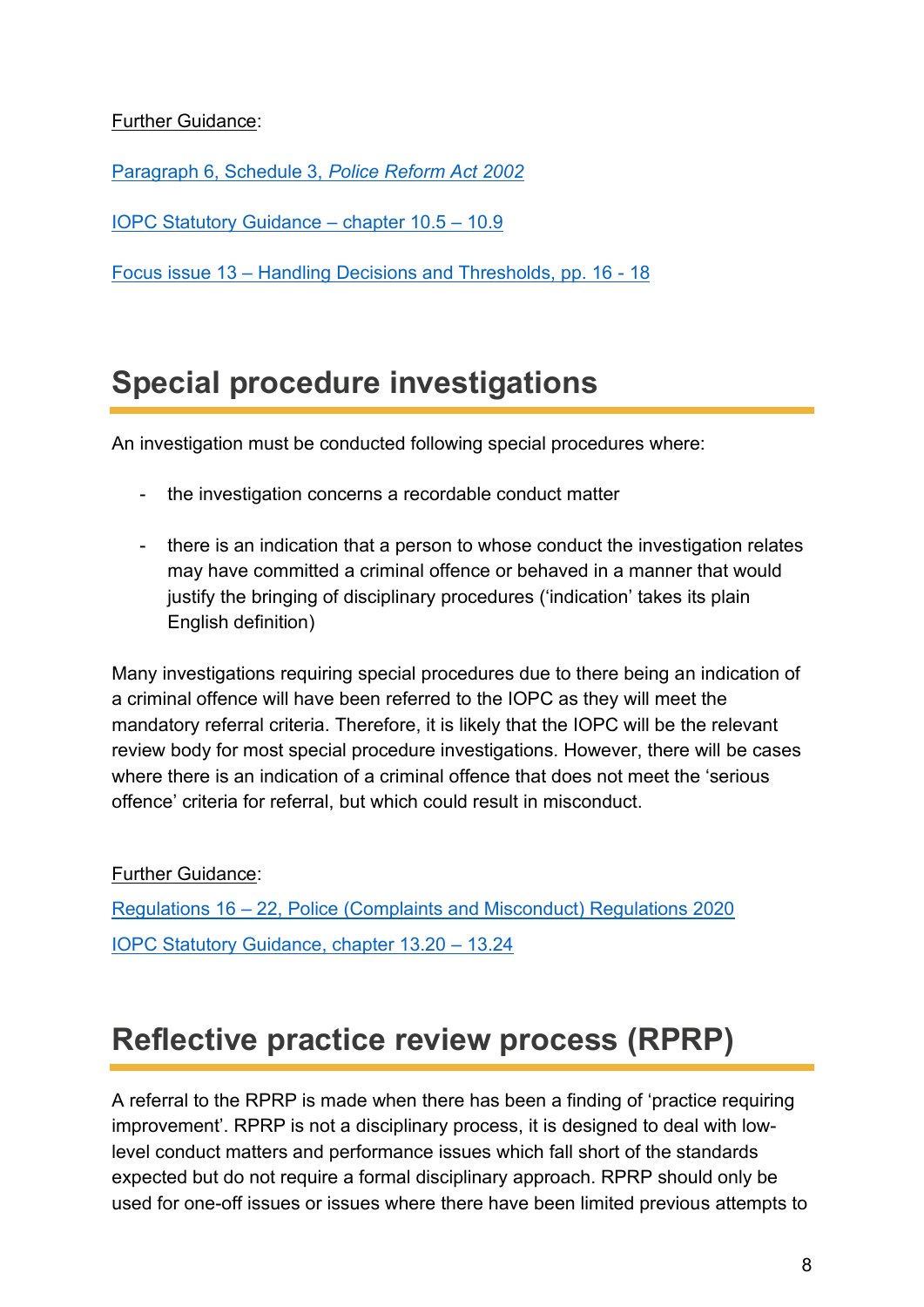address emerging concerns around conduct or performance. RPRP cannot be used for complaints handled outside the requirements of Schedule 3.

Where RPRP is decided following the outcome of a complaint, the right of review occurs at the point of the decision to refer the matter into the reflective practice review process. The review right offers the complainant an opportunity to challenge the decision that RPRP is an appropriate route for their complaint.

The person complaining should be updated on the progress and outcome of the process, including any learning identified as a result.

Further Guidance:

[Home Office guidance, Conduct, efficiency and effectiveness: statutory guidance on](https://assets.publishing.service.gov.uk/government/uploads/system/uploads/attachment_data/file/863820/Home_Office_Statutory_Guidance_0502.pdf)  [professional standards, performance and integrity in policing](https://assets.publishing.service.gov.uk/government/uploads/system/uploads/attachment_data/file/863820/Home_Office_Statutory_Guidance_0502.pdf)

[Part 6, Police \(Conduct\) Regulations](https://www.legislation.gov.uk/uksi/2020/4/made)

[IOPC Statutory Guidance, chapter 17.22](https://www.policeconduct.gov.uk/sites/default/files/Documents/statutoryguidance/2020_statutory_guidance_english.pdf) – 17.24

### <span id="page-8-0"></span>**Relevant review body**

A right of review is only available for complaints recorded under Schedule 3 of the *Police Reform Act 2002*. The appropriate authority is responsible for deciding who the relevant review body is and communicating this to the complainant. The IOPC must be determined as the relevant review body where:

**i. the appropriate authority is a local policing body**

#### **ii. the complaint is about the conduct of a senior officer (an officer holding a rank above chief superintendent)**

iii. the appropriate authority is unable to satisfy itself, from the complaint alone, that the conduct complained of (if it were proved) would not justify the bringing of criminal or disciplinary proceedings or would not involve an infringement of a person's rights under Article 2 or 3 of the European Convention on Human Rights (see glossary)

#### **iv. the complaint has been, or must be, referred to the IOPC**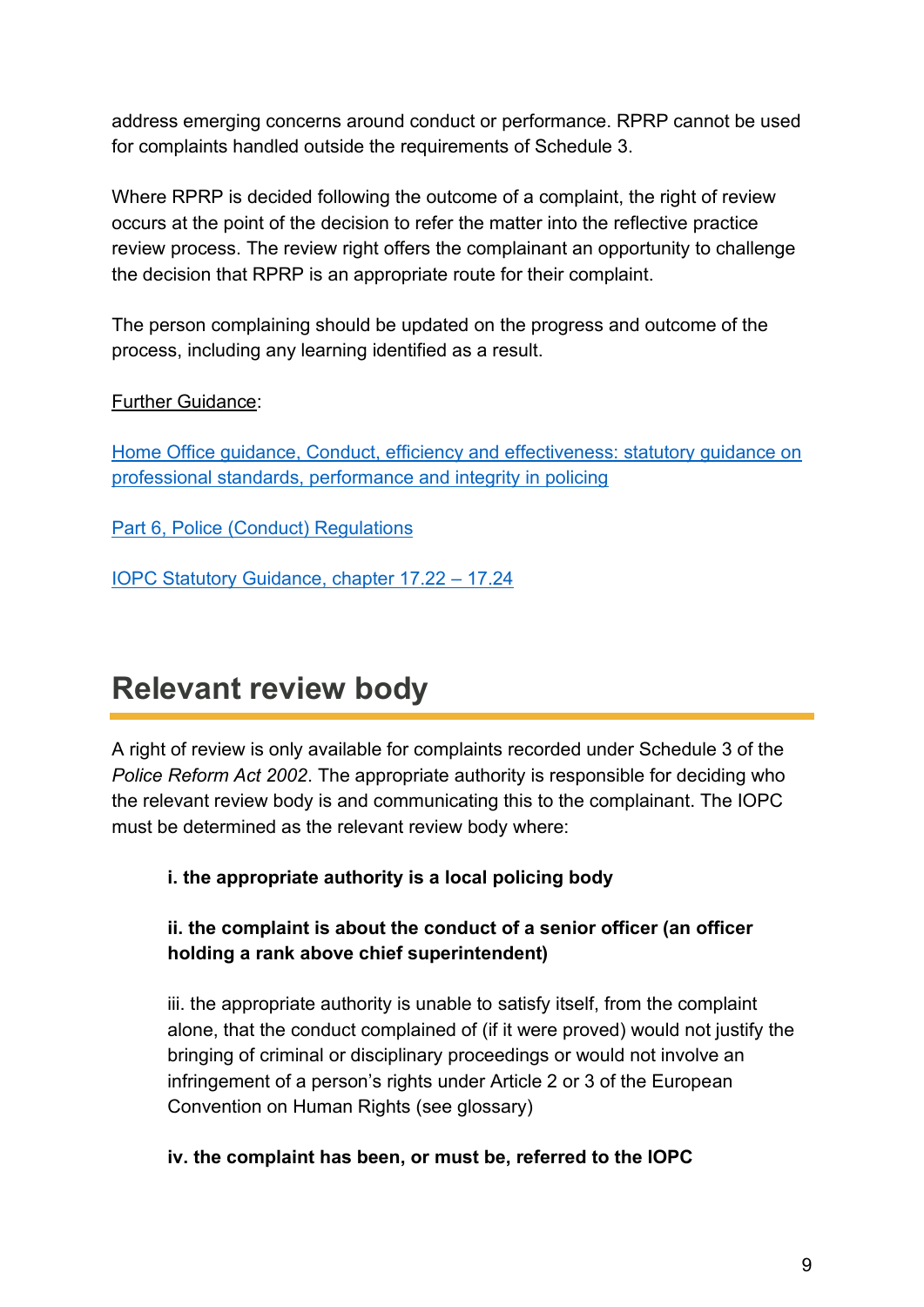### **v. the IOPC is treating the complaint as having been referred (also known as the 'power of initiative', see paragraphs 9.36 – 9.39 of the IOPC Statutory Guidance)**

vi. the complaint arises from the same incident as a complaint falling within ii-v

vii. any part of the complaint falls within ii-v

When applying this test, the appropriate authority should only assess the wording of the allegations, without considering the merit or potential outcome of the complaint.

Review practitioners should check that the relevant review body test has been applied correctly before handling any review. Where a local policing body receives a review for which they are not the relevant review body, they must notify the appropriate authority. If one of the four grounds in bold text above applies, the local policing body can forward the review to the IOPC immediately. For the remaining grounds, the local policing body should contact the appropriate authority to discuss the issue and ask them to revise the relevant review body decision.

Further Guidance:

[Paragraph 30, Schedule 3, Police Reform Act 2002](https://www.legislation.gov.uk/ukpga/2002/30/schedule/3/part/1/crossheading/handling-of-complaints-by-the-appropriate-authority)

[Regulation 32, Police \(Complaints and Misconduct\) Regulation 2020](https://www.legislation.gov.uk/uksi/2020/2/regulation/32/made)

[IOPC Statutory Guidance, chapter 18.5](https://www.policeconduct.gov.uk/sites/default/files/Documents/statutoryguidance/2020_statutory_guidance_english.pdf) – 18.9

Focus issue 13 – [Handling decisions and thresholds, p. 15](https://www.policeconduct.gov.uk/sites/default/files/Documents/Focus/Focus_13_February2020.pdf)

[Focus issue 19](https://www.policeconduct.gov.uk/sites/default/files/Documents/Focus/Focus_19_January2021.pdf) – Reviews